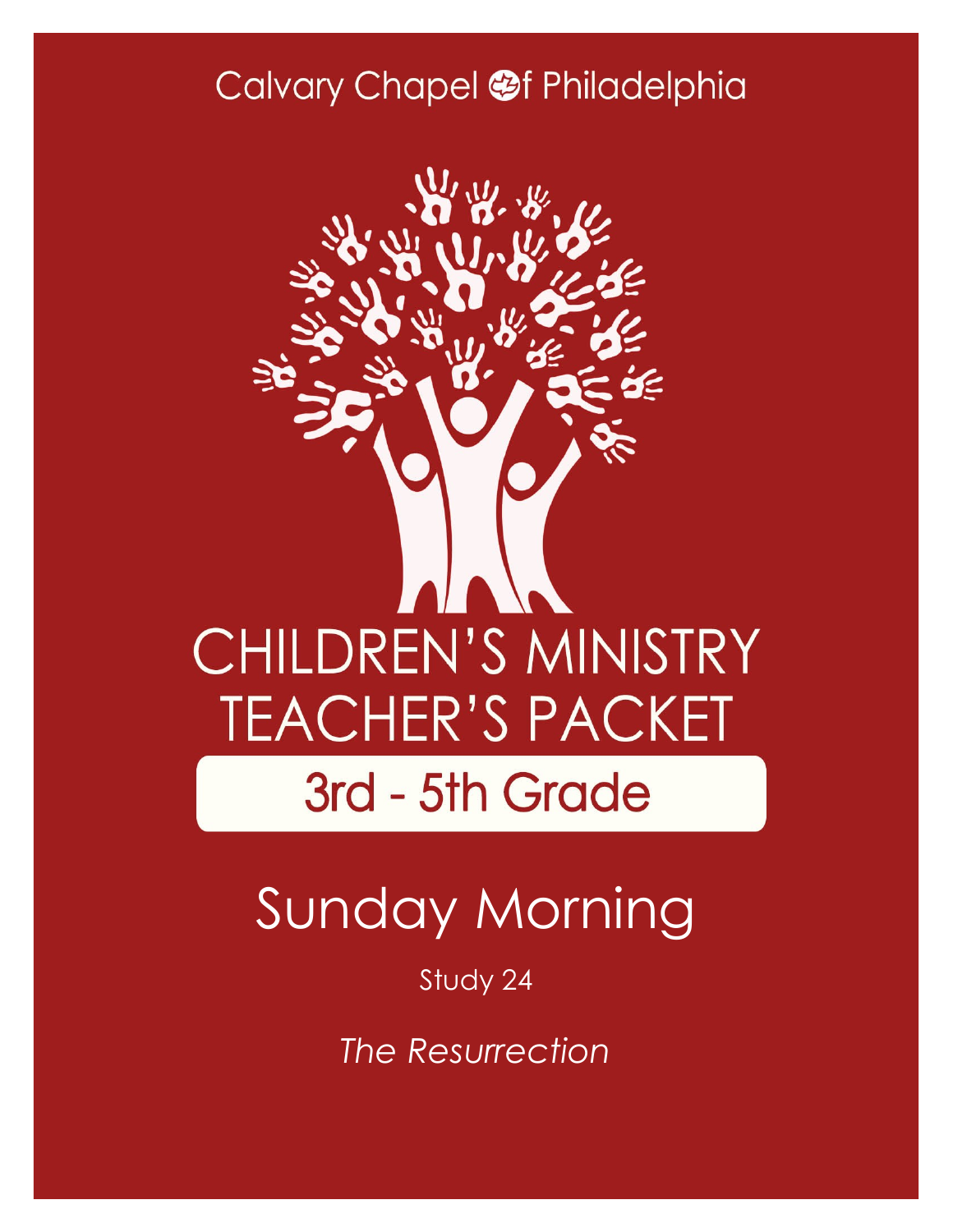#### The Resurrection

The Objective is the key concept for this weeks lesson. It should be the main focus of the study

These are the key verses that you will find helpful in teaching your study this week. The "Main passage" is the basis of the study, where the other verse support the objective of the lesson.

There is a memory verse for the students that relates to every study. If a student can memorize the verse for the following week you may give them a prize from the "reward box" found on your cart.

An introductory activity or question that will settle the class, draw their attention to the study and prepare their hearts for God's Word.

**Objective To demonstrate the importance of the resurrection from Luke's Gospel, showing how Christ being alive is central to our faith and hope as believers.**

#### **Key Verses**

Luke 24—Main Teaching Passage Isaiah 53 1 Corinthians 15:12-19

#### **Memory Verse** - Luke 24:46-47

"Then He said to them, 'Thus it is written, and thus it was necessary for the Christ to suffer and to rise from the dead the third day, and that repentance and remission of sins should be preached in His name to all nations, beginning at Jerusalem."

#### **Hook**

Review last week's memory verse, Philippians 2:8.

Name some dead historical figures. Ask the class what kind of impact that these people have had on the world. Have these figures' lives had any impact on them? Then ask the class if they have any sort of personal relationship with these figures.

As significant as these men and women were, none of them can compare to Jesus. Even though their lives had a lasting impact, they died and can no longer continue to work in this world. Jesus, however, is alive!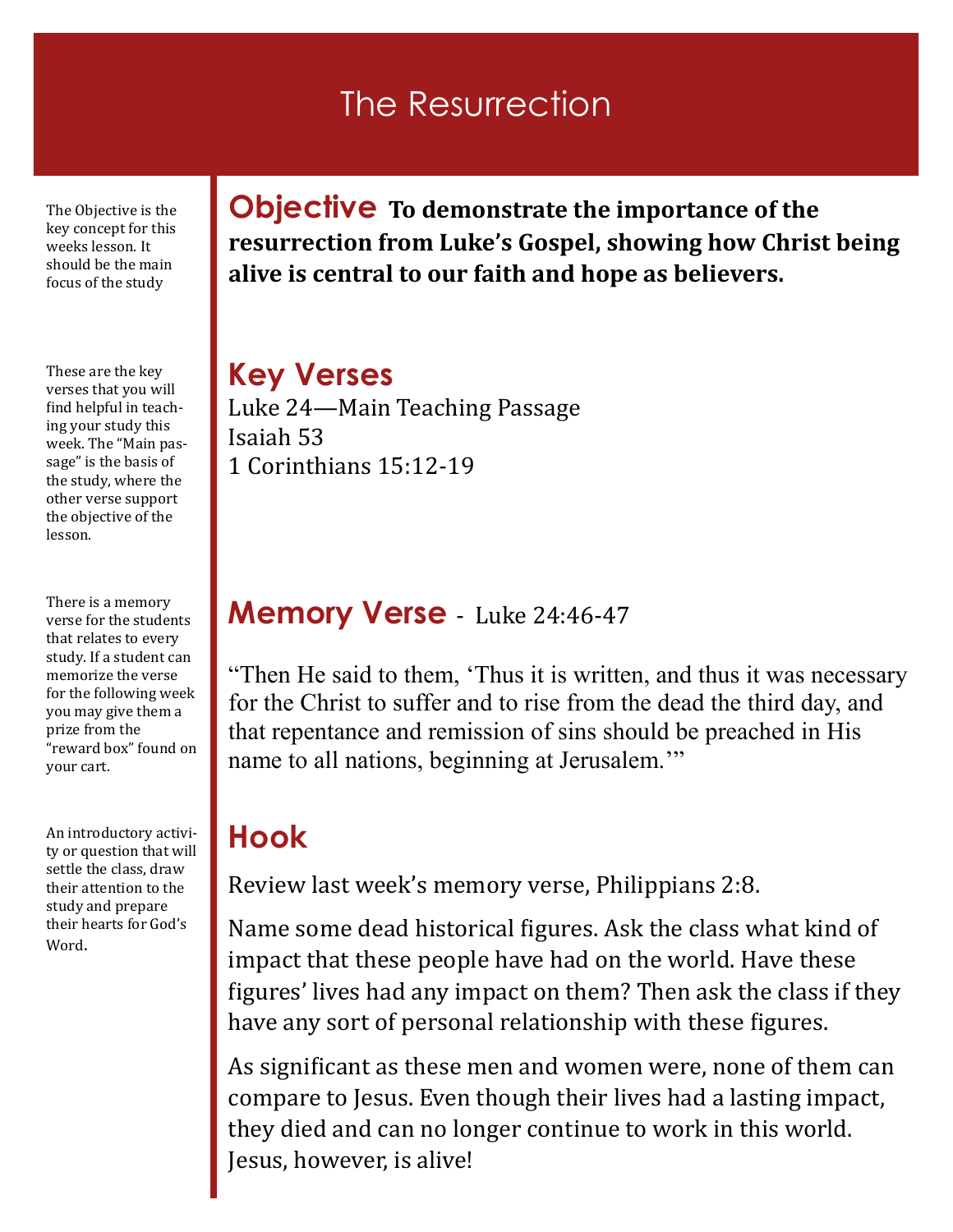What does the Bible say? This is where we will read a passage or series of passages that teach on the subject of the day.

## BOOK

As do the other three Gospels, Luke follows the crucifixion account with the dramatic conclusion of Jesus rising from the dead. Luke records Mary Magdalene and some other women going to the tomb early that Sunday morning to anoint Christ's body. When they arrived, they discovered the body gone and two angels announcing that Jesus had risen from the dead. The disciples did not believe the women, but Peter went to the tomb and found it as they had said.

What makes Luke's account of the resurrection different is his record of Jesus' encounter with two disciples on the Emmaus road. As these two men were walking, the risen Christ met up with them and walked with them, though they were prevented from recognizing Him. When He asked them why they were so upset, they explained that Jesus had been crucified, even though they expected Him to redeem Israel. They noted what had happened that morning at the tomb, but seemed unsure as to whether or not they believed it. At that, Jesus rebuked them and explained that the whole Old Testament proclaimed that the Messiah would suffer, be killed, and rise again. He then took the two disciples through the Scriptures, proving His point. When they got to the village, the disciples offered to have Jesus eat with them. At the table, Jesus prayed for the food, broke the bread and gave it to the disciples. At that very moment, the disciples were finally able to recognize him. The language of "kept from recognizing" (verse 16) and "eyes were opened" seems to indicate that there was some sort of spiritual blindness that kept them from recognizing Jesus. As soon as they realized who He was, Jesus vanished. They returned to the rest of the disciples and all confirmed that Jesus was truly alive. Luke ends with Jesus appearing again to His disciples before ascending back to His Father in Heaven.

The interpretation/ exegesis of the passage. What does this passage mean? How does this passage apply to my life?

## $\overline{\phantom{a}}$

It would be easy to look at the situation of these two disciples continuing in unbelief and scorn them for their failure to know and believe the Scriptures. The Old Testament prophesied that the Messiah would come to save the people from their sins, that He would suffer and die, and that He would rise again into glory (see Isaiah 53). Instead, they expected a conquering deliverer and thought Jesus had failed when He died. However, their reaction to the perceived death of Jesus is profound: utter grief. 1 Corinthians 15:12-19 says that if Christ has not risen from the dead, then our faith is useless, and believers ought to be the most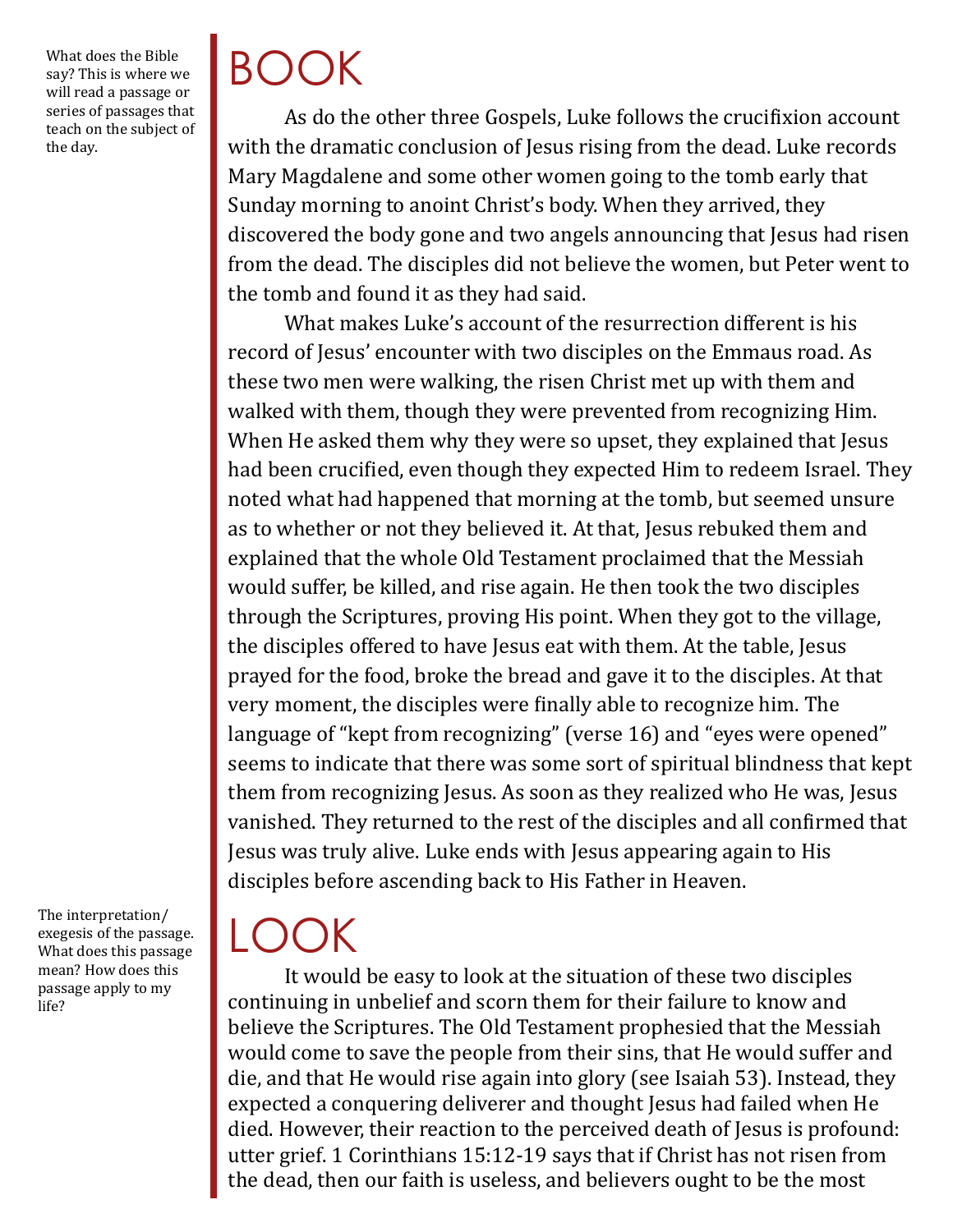### LOOK (Continued)

miserable of all people. The resurrection of Jesus Christ is not a footnote to our belief. It is central. Without the resurrection, our faith is in a dead man. How could a dead man possibly have anything to do with our lives today? Only the risen, resurrected Christ can save us from our sins. The resurrection is not a cute story we tell every Easter or a happy ending to the crucifixion narrative. The resurrection is an irreplaceable part of what we believe. Without it, our faith is nothing.

Jesus' rebuke of the two disciples should also serve as a warning to us. He called them foolish because they were unable to read what the Bible said, understand it, and believe. They had their own, unbiblical ideas of what the Savior should be like. They were expecting a conquering hero who would deliver Israel from Roman oppression. What they got was the humble Son of God in human flesh who came, died, and rose again for the sins of the world. When we try to operate in our own human wisdom, we will regularly find ourselves in situations like these two disciples. That is one reason why it is important for us to go to the Word of God for all of life's answers. The Word is the only sure foundation that allows us to know that we are standing on the truth.

As we conclude our study on the resurrection, our series through Luke, and another year of Sunday School, it is important to emphasize what the resurrection means. The resurrection shows us that Jesus is victorious. It was not a military victory over the Romans, but a victory over sin and death. It proves that Jesus' sacrifice was accepted. Unlike all men before Him who sinned during their lifetimes and died, Jesus rose again, showing that the curse's effects were reversed. Finally, the resurrection enables us to have fellowship with God today. Jesus is not just another historical religious figured who gathered followers through inspirational teachings. He is the living God with whom we can have a relationship today.

What is my response to this passage of Scripture? How should my life change according to what this passage teaches me? What are the practical things I can do throughout the week to make this true in my life?

## TOOK

As a class, memorize Luke 24:46-47.

Review the lesson by asking the class to explain why the resurrection is important.

**Pray:** Worship Jesus for being our risen Savior. Ask Him for help in trusting and believing God's Word.

**Parent Question:** Why is the resurrection of Jesus so important?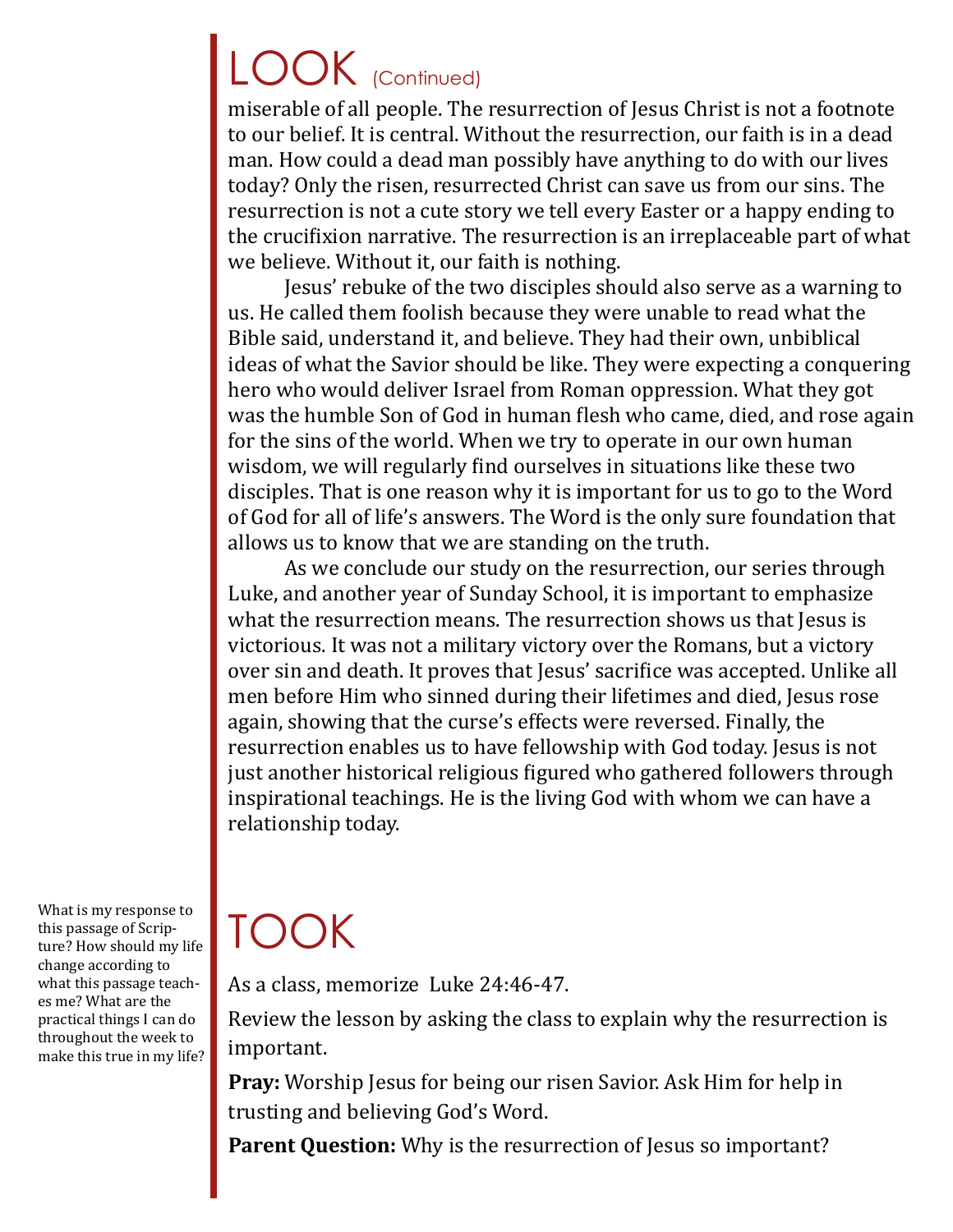## FURTHER STUDY

#### **Commentary on Luke 24 by David Guzik**

A. The resurrection of Jesus is discovered.

1. [\(Luk 24:1](https://www.blueletterbible.org/kjv/luke/24/1-3/s_997001)-3) Women followers of Jesus discover the empty tomb of Jesus.

Now on the first *day* of the week, very early in the morning, they, and certain *other women* with them, came to the tomb bringing the spices which they had prepared. But they found the stone rolled away from the tomb. Then they went in and did not find the body of the Lord Jesus.

a. **Came to the tomb bringing the spices which they had prepared**: The actual *event* of Jesus' resurrection is nowhere described, but the discovery of it is recorded in some detail. Here, the women who intended to give Jesus' body a more proper preparation for burial discover that the stone is rolled away from the tomb, and that the body of Jesus is not inside the tomb.

i. A rich man like Joseph of Arimethea would probably have a tomb that was carved into solid rock; this tomb was in a garden near the place of crucifixion ( $\frac{\text{John }19:41}{\text{The tomb}}$  would have a small entrance and perhaps one or more compartments where bodies were laid out after being somewhat mummified with spices, ointments, and linen strips. Customarily, the Jews left these bodies alone for a few years until they decayed down to the bones, then the bones were placed in a small stone box known as an ossuary. The ossuary remained in the tomb with the remains of other family members.

ii. The door to the tomb would be made of a heavy, circular shaped stone, running in a groove and settled down into a channel, so it could not be moved except by several strong men. This was done to ensure that no one would disturb the remains.

iii. **John 19:42** specifically tells us that the tomb of Joseph of Arimethea that Jesus was laid in was close to the place of Jesus' crucifixion (and the each of the two suggested places for Jesus' death and resurrection bear this out). Joseph probably didn't like it that the value of his family tomb decreased because the Romans decided to crucify people nearby-yet it reminds us that the in God's plan, the cross and the power of the resurrection are always permanently and closely connected.

b. **But they found the stone rolled away from the tomb. Then they went in and did not find the body of the Lord Jesus**: Once the women saw the stone rolled away and the tomb empty, their immediate reaction is that they were *greatly perplexed* ([Luke 24:4\)](https://www.blueletterbible.org/kjv/luke/24/4/s_997004). They did not expect to find an empty tomb. This shows that the resurrection accounts cannot be the product of wishful thinking; they were not even *expecting* that it could happen.

i. [Matthew 27:65](https://www.blueletterbible.org/kjv/matthew/27/65-66/s_956065)-66 reminds us that there was a guard set round the tomb. The stone could not have been rolled away by the women (they were not strong enough) or by the disciples (even if they were brave enough, they could not overcome the armed guards). No one else would have wanted to roll away the stone, and [Matthew 28:2](https://www.blueletterbible.org/kjv/matthew/28/2/s_957002) tells us that it was an angel who rolled it away.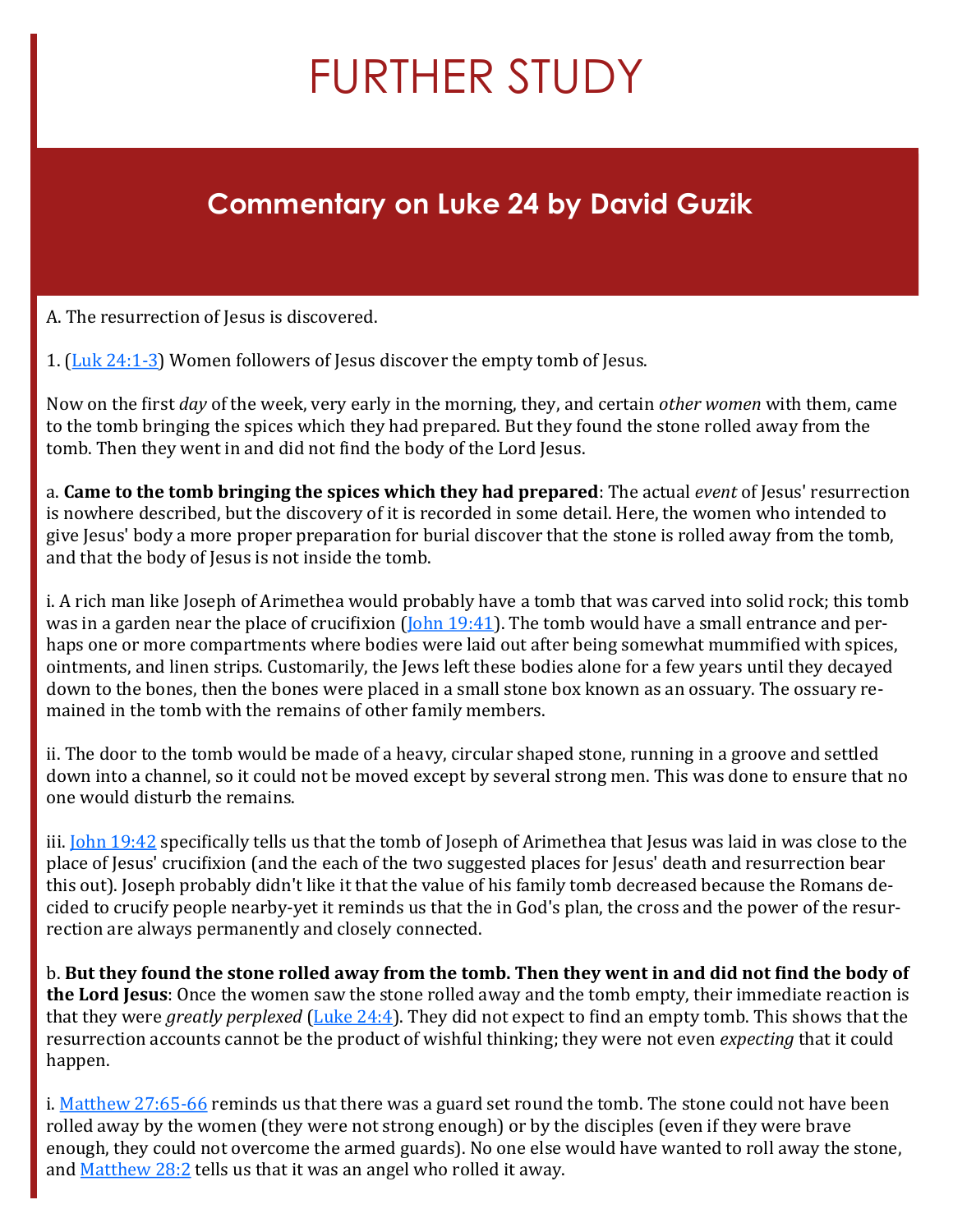ii. The stone was not rolled away to let Jesus out. *[John 20:19](https://www.blueletterbible.org/kjv/john/20/19/s_1017019)* tells us that Jesus, in His resurrection body, could pass through material barriers. It was rolled away so that others could see in and be persuaded that Jesus Christ is risen from the dead.

2. ([Luk 24:4](https://www.blueletterbible.org/kjv/luke/24/4-8/s_997004)-8) The angelic announcement of the resurrection.

And it happened, as they were greatly perplexed about this, that behold, two men stood by them in shining garments. Then, as they were afraid and bowed *their* faces to the earth, they said to them, "Why do you seek the living among the dead? He is not here, but is risen! Remember how He spoke to you when He was still in Galilee, saying, 'The Son of Man must be delivered into the hands of sinful men, and be crucified, and the third day rise again.'" And they remembered His words.

a. **Two men stood by them in shining garments**: Even as angels announced the birth of Jesus, [\(Luke 2:8](https://www.blueletterbible.org/kjv/luke/2/8-15/s_975008)-15) so they also announced the resurrection of Jesus. The announcement of His birth was made to a few humble people, considered unimportant by the culture; His resurrection announced by angels to a few women.

b. **Why do you seek the living among the dead?** This was a wonderfully logical question. The angels seemed almost surprised that the women were surprised; after all, the angels had heard what Jesus said regarding His resurrection, and they knew the women had heard it also. They naturally wondered why the women were surprised.

i. At the church of the Holy Sepulcher in Jerusalem-the place Emperor Constantine's mother Helena decided was the place of the true cross and the true empty tomb-there is the powerful sense of dead religion and traditionalism. Yet for hundreds and hundreds of years people have flocked to this place reeking of this kind of spiritual deadness in a desperate attempt to find God's kind of life.

ii. We too often look for Jesus in the dead things-religious traditionalism, formalism, man's rules, human effort, substitutes of the flesh. We will never ultimately find Jesus in those things-we find Him only where there is resurrection life, when we worship Him in spirit and in truth.

c. **He is not here**: These are some of the most beautiful and important words ever spoken by an angel to men. One may look all over Jerusalem and see countless thousands of tombs, but one will never find the tomb of Jesus - because **He is not here**.

i. One may see many graves and tombs in Israel today. There is an ocean of tombs on the Mount of Olives, and vast sea of graves outside the eastern wall of the temple mount. You can see the tomb of Rebekka, the tomb of David, the tomb of Absalom-but you won't find the tomb of Jesus anywhere. As the angel said, **He is not here**.

ii. Every so often someone claims to have found evidence of the tomb of Jesus or the bones of Jesus. Each claim is found to be untrue, while the testimony of the angels is proven true over and over again: **He is not here**.

d. **The Son of Man must be delivered into the hands of sinful men, and be crucified, and on the third day rise again**: To the women, it must have seemed like a long time ago that Jesus said these words. Nevertheless, they needed to remember them and the angels remind them of what Jesus said.

i. **Must** is the critical word here; just as much as the crucifixion of Jesus was necessary and ordained, so was His resurrection. Jesus would have never come to the place of Calvary unless there was also an empty tomb of resurrection there also.

e. **And they remembered His words**: The first notes of hope are sounded in the hearts of the women when they are reminded of Jesus' words. The empty tomb, the presence of angels, the words of the angels in and of themselves could not change their hearts-but **His words** could change and cheer their hearts.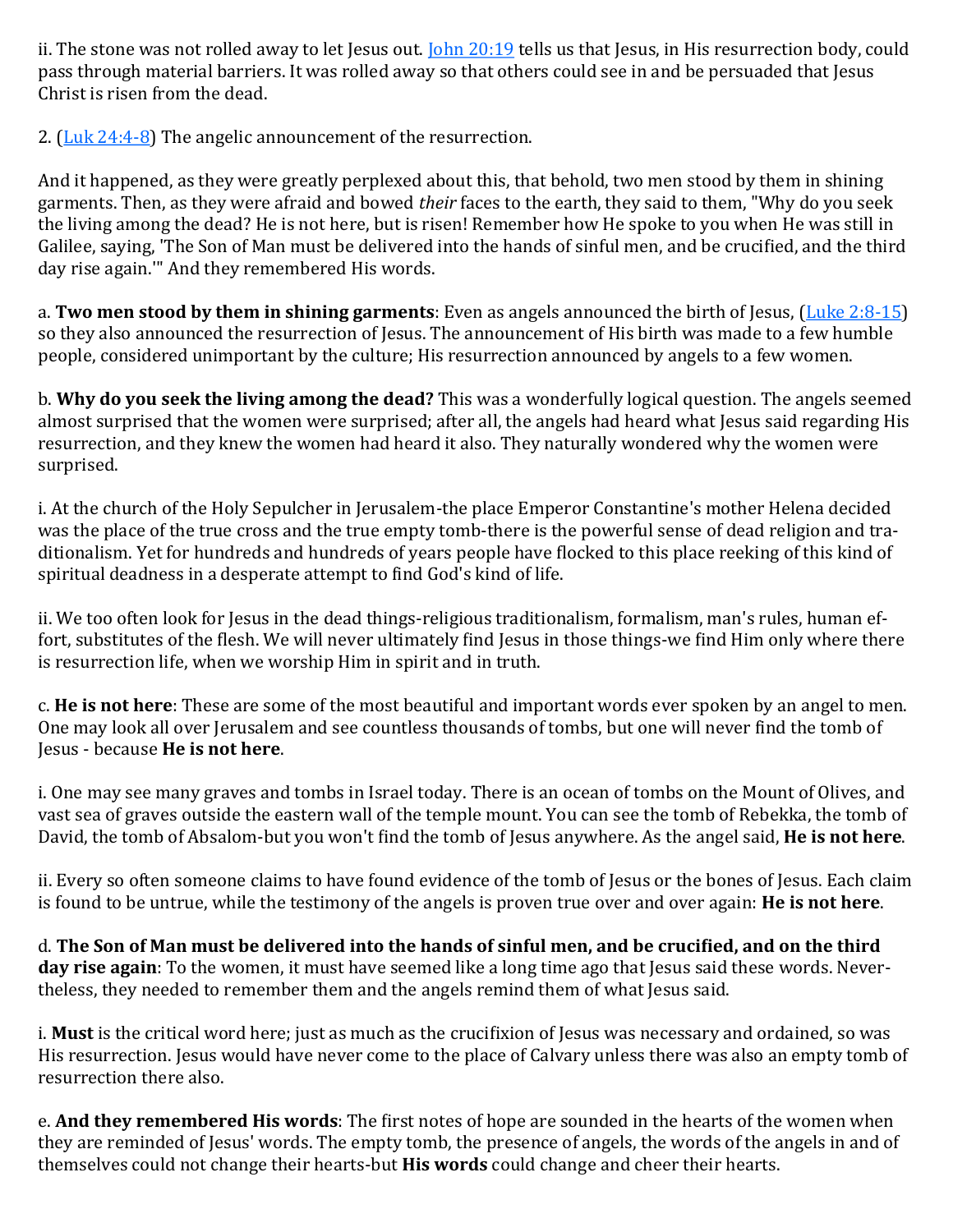3. ([Luk 24:9](https://www.blueletterbible.org/kjv/luke/24/9-11/s_997009)-11) The women tell the apostles and are not believed.

Then they returned from the tomb and told all these things to the eleven and to all the rest. It was Mary Magdalene, Joanna, Mary *the mother* of James, and the other *women* with them, who told these things to the apostles. And their words seemed to them like idle tales, and they did not believe them.

a. **Then they returned from the tomb and told all these things to the eleven and to all the rest**: The women who had seen the evidence of the resurrected Jesus and remembered His words, are excited about what seemed to them to be the most wonderful news possible-that Jesus *was* alive and had triumphed over death.

i. They would not be excited like this if Jesus had only somehow miraculously survived the ordeal of the cross. These women knew that He had not survived; their own hands provided the hasty preparation of Jesus' body on the day He was crucified. They knew beyond all doubt that He had been dead; so the news that He was alive meant so much more to them then perhaps saying Jesus was a *survivor*; it meant He was the conqueror over death and that He was everything they had hoped for and more.

b. **Their words seemed to them like idle tales, and they did not believe them**: Despite their excitement, their testimony was not believed. In fact, to the apostles, it seemed as if the women told **idle tales**, a medical word used to describe the babbling of a fevered and insane man.

4. ([Luk 24:12\)](https://www.blueletterbible.org/kjv/luke/24/12/s_997012) The apostles come to believe.

But Peter arose and ran to the tomb; and stooping down, he saw the linen cloths lying by themselves; and he departed, marveling to himself at what had happened.

a. **But Peter arose and ran to the tomb**: We know from [John 20:3](https://www.blueletterbible.org/kjv/john/20/3-8/s_1017003)-8 that both Peter and John ran to the tomb together. They saw grave clothes, but not as if they had been ripped off after a struggle. They saw the grave clothes of Jesus lying in perfect order, as if a body had just passed out of them ([John 20:6](https://www.blueletterbible.org/kjv/john/20/6-7/s_1017006)-7). When John saw that, he believed, and Peter marveled. They had not seen the risen Jesus, but they knew that something *powerful* had happened to cause a body to leave behind those grave clothes in such a manner.

b. **Marveling to himself at what had happened**: When Peter and John observed what was in the tomb, they believed. This tells us that Peter analyzed the situation; he knew something spectacular had happened be-cause of the condition of the grave clothes, but he because he had forgotten the words of Jesus ([John 20:9\),](https://www.blueletterbible.org/kjv/john/20/9/s_1017009) he did not yet understand.

i. You can know that Jesus rose from the dead, but unless you know His words, it won't make sense. Unless you know the life and teachings of Jesus, you don't know that the resurrection means that the payment that Jesus offered on the cross was perfect and complete. You don't know that the cross was the payment and the empty tomb is the receipt. You don't know that death has no hold on redeemed man. You don't know that when God's love and man's hate battled at the cross, God's love won. You don't know that because Jesus was raised from the dead, we can be resurrected in Him.

c. **What had happened**: Because Jesus rose from the dead, we know that God no longer lives in a temple made with hands. In Jerusalem, one may see what remains of the magnificently spectacular temple that stood in Jesus' day. These stones were 40 feet long, 18 feet high (too heavy to be lifted with modern cranes), finished with finely carved frames and fitted so perfectly they required no mortar; and these are the *retaining wall!* But from the time Jesus died and rose again, that temple became just another building, because it was no longer the dwelling place of God.

B. On the road to Emmaus.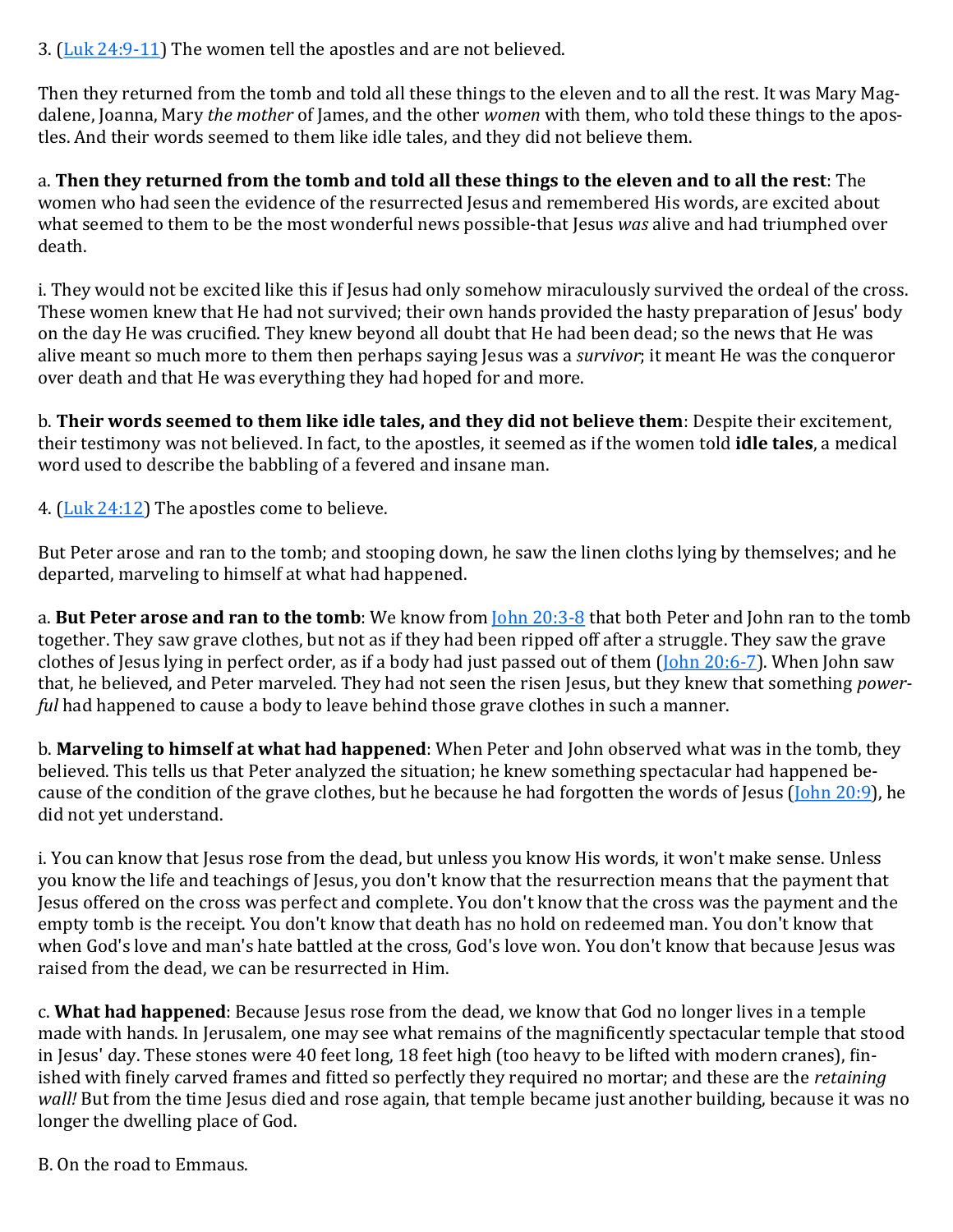1.  $(\underline{\text{Luk } 24:13-16})$  Jesus joins two disciples on a road.

Now behold, two of them were traveling that same day to a village called Emmaus, which was seven miles from Jerusalem. And they talked together of all these things which had happened. So it was, while they conversed and reasoned, that Jesus Himself drew near and went with them. But their eyes were restrained, so that they did not know Him.

a. **Two of them were traveling that same day to a village called Emmaus**: On this Sunday, these two disciples traveled to Emmaus from Jerusalem. As they walked together it gave them a great opportunity to talk.

b. **They conversed and reasoned**: As they talked, they spoke of the things that were biggest on their hearts**all of these things which had happened**, the things regarding the arrest and crucifixion of Jesus.

c. **Jesus Himself drew near and went with them**: Jesus came along side these disciples, and **went with them** for a while. Yet for a time they were miraculously prevented from seeing who Jesus was.

2.  $(\underline{\text{Luk } 24:17-24})$  The disciples explain what they talked about.

And He said to them, "What kind of conversation *is* this that you have with one another as you walk and are sad?" Then the one whose name was Cleopas answered and said to Him, "Are You the only stranger in Jerusalem, and have You not known the things which happened there in these days?" And He said to them, "What things?" So they said to Him, "The things concerning Jesus of Nazareth, who was a Prophet mighty in deed and word before God and all the people, and how the chief priests and our rulers delivered Him to be condemned to death, and crucified Him. But we were hoping that it was He who was going to redeem Israel. Indeed, besides all this, today is the third day since these things happened. Yes, and certain women of our company, who arrived at the tomb early, astonished us. When they did not find His body, they came saying that they had also seen a vision of angels who said He was alive. And certain of those *who were* with us went to the tomb and found *it* just as the women had said; but Him they did not see."

a. **What kind of conversation is this that you have with one another as you walk and are sad?** Jesus opened the conversation by asking them what they had been talking about. From this, we can know that Jesus had walked silently with them for a while, just listening as they carried on the conversation.

i. It was evident in their countenance-and perhaps even in their manner of walking-that they were **sad**. Jesus knew both what they already knew (that they were sad) and what they did not yet know (that they had no reason to be sad).

b. **Are You the only stranger in Jerusalem, and have You not known the things which happened here in these days?** Jesus probably smiled when they said this. He knew pretty well what had **happened here in these days**.

c. **What things?** In saying this, Jesus skillfully played along with the conversation, encouraging the men to reveal their hearts. Jesus longs for us to tell Him our hearts, even though He already knows. There is great value for us in *saying* it to Him.

d. **The things concerning Jesus of Nazareth**: The men explained what they did know about Jesus.

- They knew His name and where He was from.

- They knew He was a **Prophet**.

- They knew He was **mighty in deed and word**.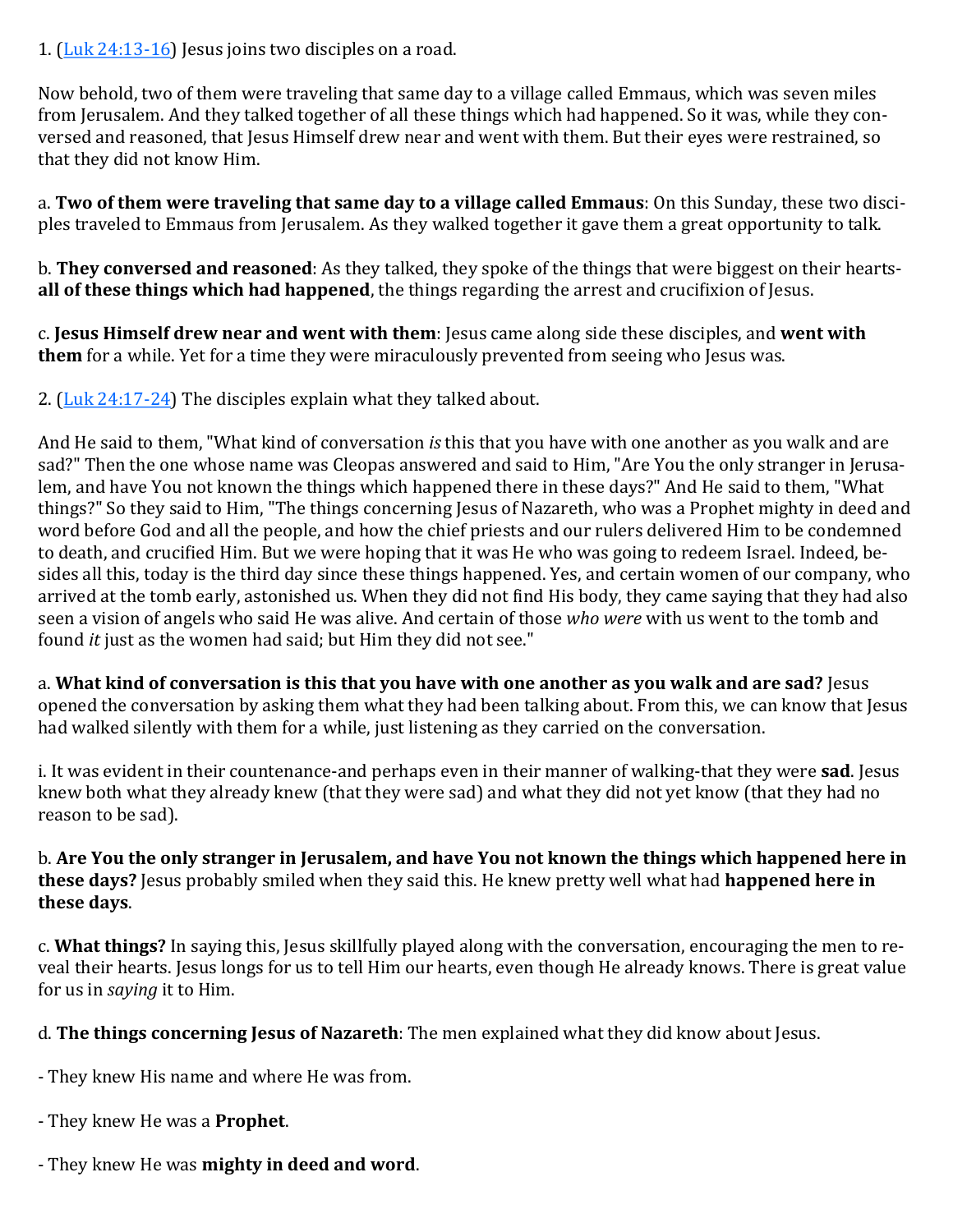- They knew He was **crucified**.

- They knew He promised to **redeem Israel**.

- They knew others had said He rose from the dead.

e. **We were hoping**: These disciples had a hope they felt was disappointed. Their hope was *really not* disappointed; but in some ways their hope was misguided (**that it was He who was going to redeem Israel**). But really, their hope was fulfilled in a greater way than they could have ever dreamed.

f. **Just as the women had said**: The only thing these disciples had to go on was the testimony of others, but they were slow to believe. The report of the women meant little to them, and the report of Peter and John who had seen the grave clothes meant little-because **Him they did not see**.

i. Jesus wanted to know from them what He wants to know from us today: can we believe without seeing with our own eyes? Can we believe based on the reliable eyewitness testimony of other people?

3. ([Luk 24:25](https://www.blueletterbible.org/kjv/luke/24/25-27/s_997025)-27) Jesus teaches them why the Messiah *had* to suffer.

Then He said to them, "O foolish ones, and slow of heart to believe in all that the prophets have spoken! Ought not the Christ to have suffered these things and to enter into His glory?" And beginning at Moses and all the Prophets, He expounded to them in all the Scriptures the things concerning Himself.

a. **Slow of heart to believe**: Jesus told them that the problem with their belief was more in their **heart** than their *head*. We often think the main obstacles to belief are in the head, but they are actually in the **heart**.

b. **Ought not the Christ to have suffered these things and to enter into His glory?** They should have believed what **all the prophets have spoken**, that the Messiah would suffer first and then be received in glory.

i. The prophets spoke in [Isaiah 53:3](https://www.blueletterbible.org/kjv/isaiah/53/3-5/s_732003)-5: *He is despised and rejected by men, a Man of sorrows and acquainted with grief. And we hid, as it were, our faces from Him; He was despised, and we did not esteem Him. Surely He has borne our griefs and carried our sorrows; yet we esteemed Him stricken, smitten by God, and afflicted. But He was wounded for our transgressions, He was bruised for our iniquities; the chastisement for our peace was upon Him, and by His stripes we are healed*.

ii. [Isaiah 50:5](https://www.blueletterbible.org/kjv/isaiah/50/5-7/s_729005)-7 is another example of what the prophets taught concerning this. *The Lord GOD has opened My ear; and I was not rebellious, nor did I turn away. I gave My back to those who struck Me, and My cheeks to those who plucked out the beard; I did not hide My face from shame and spitting. For the Lord GOD will help Me; therefore I will not be disgraced; therefore I have set My face like a flint, and I know that I will not be ashamed*.

iii. [Daniel 9:26](https://www.blueletterbible.org/kjv/daniel/9/26/s_859026) shows another prophet regarding these things: *The Messiah shall be cut off, but not for Himself*.

iv. [Zechariah 12:10](https://www.blueletterbible.org/kjv/zechariah/12/10/s_923010) is yet another example: *They will look on Me whom they pierced. Yes, they will mourn for Him as one mourns for his only son, and grieve for Him as one grieves for a firstborn*.

c. **And beginning at Moses and all the Prophets, He expounded to them in all the Scriptures the things concerning Himself**: Jesus began to teach them what was surely one of the most spectacular Bible studies ever taught. **Beginning in Moses and all the Prophets**, He told them all about the Messiah.

i. He told them that the Messiah was:

- The Seed of the Woman, whose heel was bruised.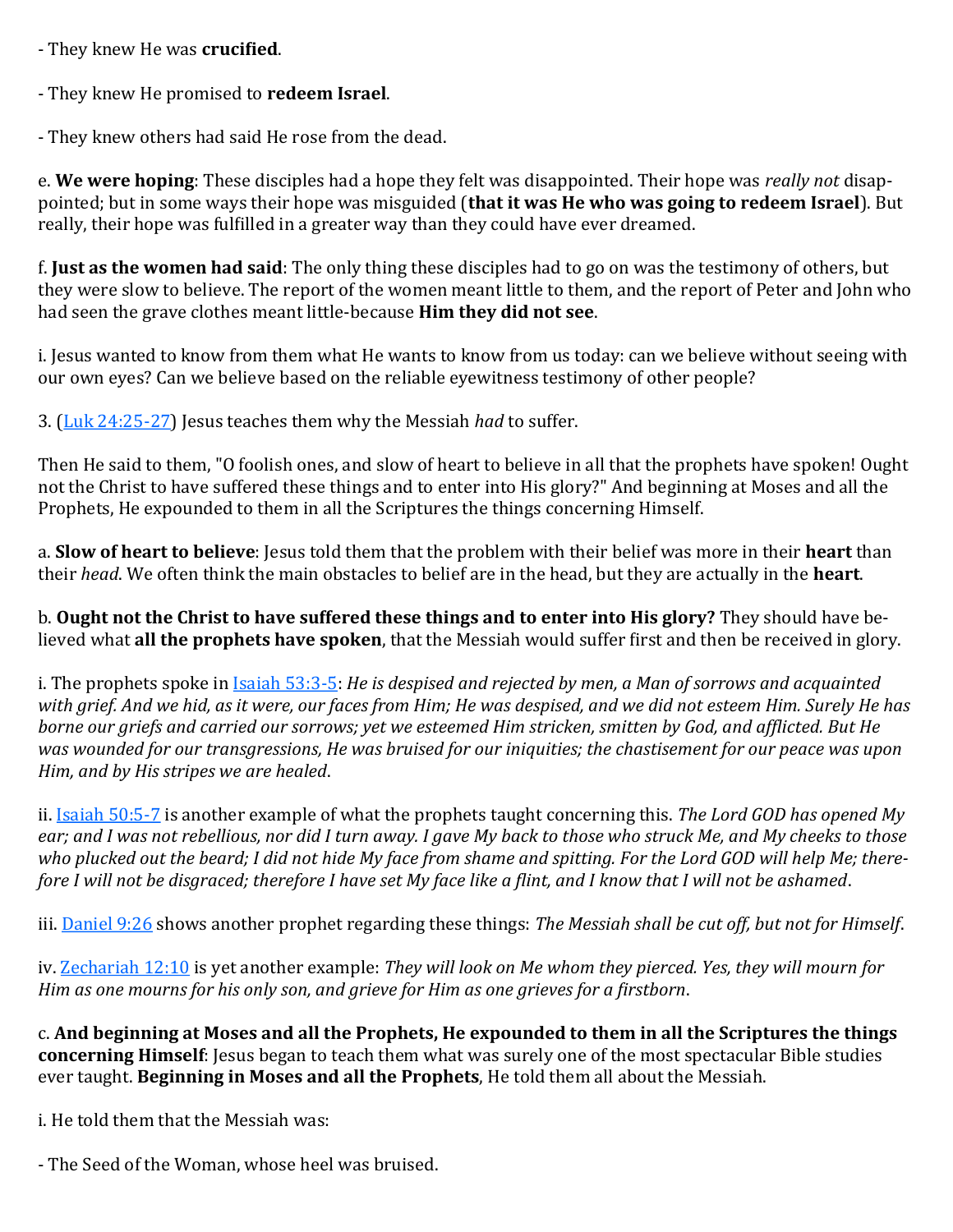- The blessing of Abraham to all nations.
- The High Priest after the order of Melchizedek.
- The Man who wrestled with Jacob.
- The Lion of the Tribe of Judah.
- The voice from the burning bush.
- The Passover Lamb.
- The Prophet greater than Moses.
- The captain of the Lord's army to Joshua.
- The ultimate Kinsman-Redeemer mentioned in Ruth.
- The son of David who was a King greater than David.
- The suffering Savior of **[Psalm 22.](https://www.blueletterbible.org/kjv/psalms/22/1-31/s_500001)**
- The Good Shepherd of Psalm 23.
- The wisdom of Proverbs and the Lover of the Song of Solomon.
- The Savior described in the prophets and the suffering Servant of Isaiah 53.
- The Princely Messiah of Daniel who would establish a kingdom that would never end.

ii. These men must have been amazed at Jesus' ability to teach and understand the Scriptures-even though they did not know who He was yet!

d. **Expounded to them in all the Scriptures**: This describes *how* Jesus taught them. The idea of expounding is to simply let the text speak for itself; exactly what a Bible teacher should do his or her best to do.

i. The ancient Greek word for **expounded** (*diermeneuo*) has the idea of sticking close to the text. In another passage when Luke uses this word, it is expressed with the word *translated* [\(Acts 9:36\)](https://www.blueletterbible.org/kjv/acts/9/36/s_1027036). Jesus didn't go off on speculative ideas. He **expounded**, which means He stuck close to the text.

4. ([Luk 24:28](https://www.blueletterbible.org/kjv/luke/24/28-32/s_997028)-32) Jesus is revealed to the disciples on the road to Emmaus.

Then they drew near to the village where they were going, and He indicated that He would have gone farther. But they constrained Him, saying, "Abide with us, for it is toward evening, and the day is far spent." And He went in to stay with them. Now it came to pass, as He sat at the table with them, that He took bread, blessed and broke *it,* and gave it to them. Then their eyes were opened and they knew Him; and He vanished from their sight. And they said to one another, "Did not our heart burn within us while He talked with us on the road, and while He opened the Scriptures to us?"

a. **He indicated that He would have gone farther**: Jesus acted as if He might continue on farther, but did not want to force His company on these disciples. **But they constrained Him** shows that even though they didn't know this was Jesus in their midst, they knew they wanted to spend as much time as they could with this man.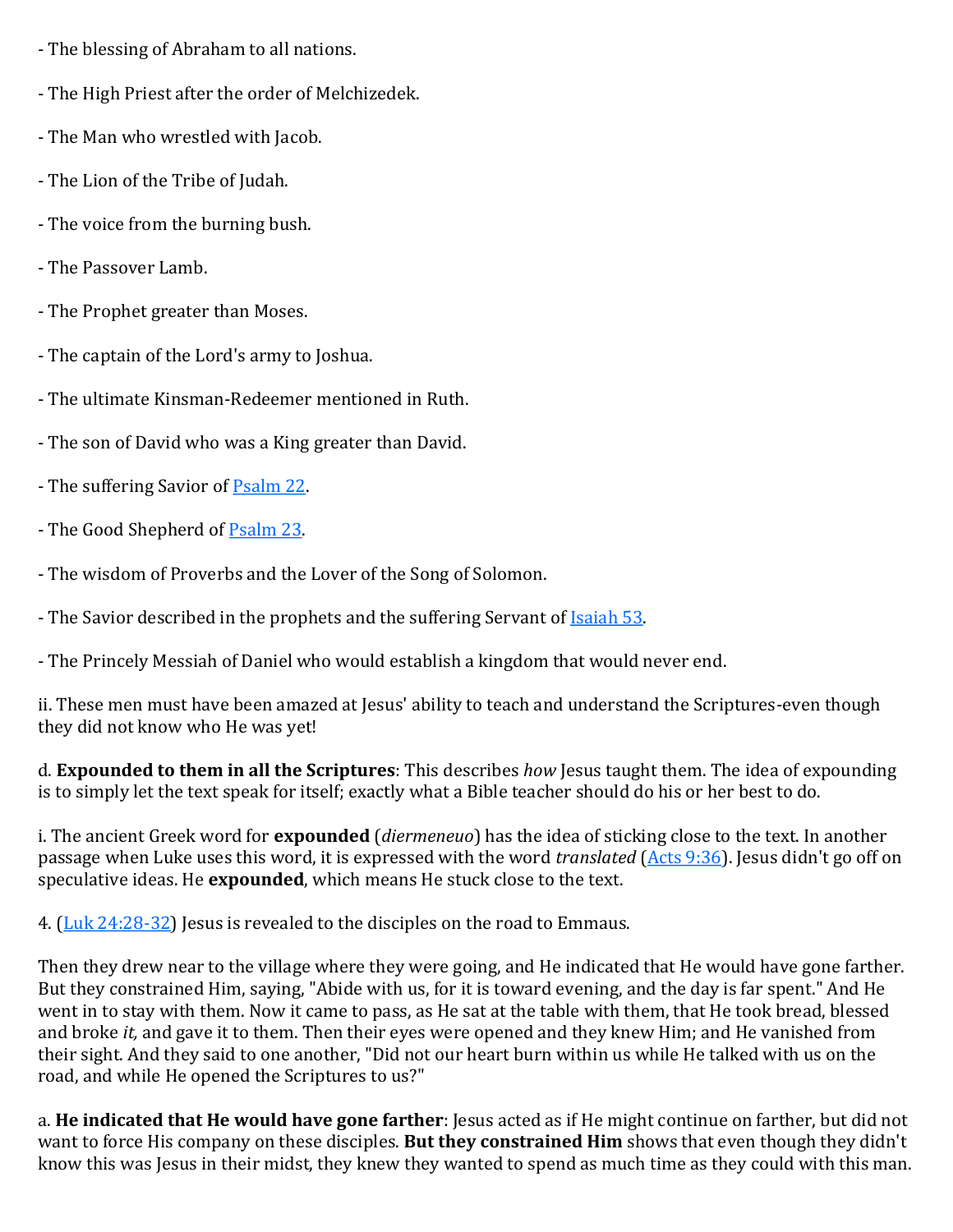b. **Then their eyes were opened and they knew Him**: What was it that showed them it was Jesus? It could have been the familiar way that He **broke** the bread and **blessed** God for it. Perhaps it was only then that they noticed His nail-scarred wrists. Whatever the outward reason, it was only because their eyes were no longer *restrained* as they were before ([Luke 24:16\).](https://www.blueletterbible.org/kjv/luke/24/16/s_997016)

i. Jesus can be right in front of you, walking with you and sitting down with you at every meal-and your eyes can be restrained from seeing Him. We therefore should pray that God would open our eyes to see Jesus as He is, as being with us all the time.

c. **He vanished from their sight**: As soon as their eyes were opened to who Jesus was, He left miraculously and they both said what was on their hearts. Their hearts burned as they heard Him speak and teach.

i. **Did not our heart burn within us while He talked**: God's word can have this same effect on our heart, even when we don't know that it is Jesus doing that work.

ii. Even when they didn't know it was Jesus, even when they didn't believe He was risen from the dead, their heart still burned because of the ministry of God's Word and of Jesus, the Living Word of God. God's Word has that power, but man's word and wisdom does not.

iii. Neither of them knew the other's heart burned until Jesus left. After that, they could have a fellowship of flaming hearts together. One reason Jesus left was so that they would love one another, and minister to one another.

5.  $(\underline{\text{Luk } 24:33-35})$  They tell the good news.

So they rose up that very hour and returned to Jerusalem, and found the eleven and those *who were* with them gathered together, saying, "The Lord is risen indeed, and has appeared to Simon!" And they told about the things *that had happened* on the road, and how He was known to them in the breaking of bread.

a. **So they rose up that very hour and returned to Jerusalem**: After a seven mile walk one way, they were so excited that they went seven miles back-and probably much faster on the return. They had the passion to tell the great news of Jesus' resurrection.

b. **The Lord is risen indeed, and has appeared to Simon**: They had mutual confirmation of the resurrection of Jesus. Though the risen Jesus was not physically in their midst, His resurrection had been confirmed by more than two witnesses.

C. Jesus teaches His disciples and ascends into heaven.

1.  $(\text{Luk } 24:36-43)$  Jesus appears to the eleven.

Now as they said these things, Jesus Himself stood in the midst of them, and said to them, "Peace to you." But they were terrified and frightened, and supposed they had seen a spirit. And He said to them, "Why are you troubled? And why do doubts arise in your hearts? Behold My hands and My feet, that it is I Myself. Handle Me and see, for a spirit does not have flesh and bones as you see I have." When He had said this, He showed them His hands and His feet. But while they still did not believe for joy, and marveled, He said to them, "Have you any food here?" So they gave Him a piece of a broiled fish and some honeycomb. And He took *it* and ate in their presence.

a. **Peace to you**: These were words with new meaning, now that Jesus had risen from the dead. Now, true peace could come between God and man and among men.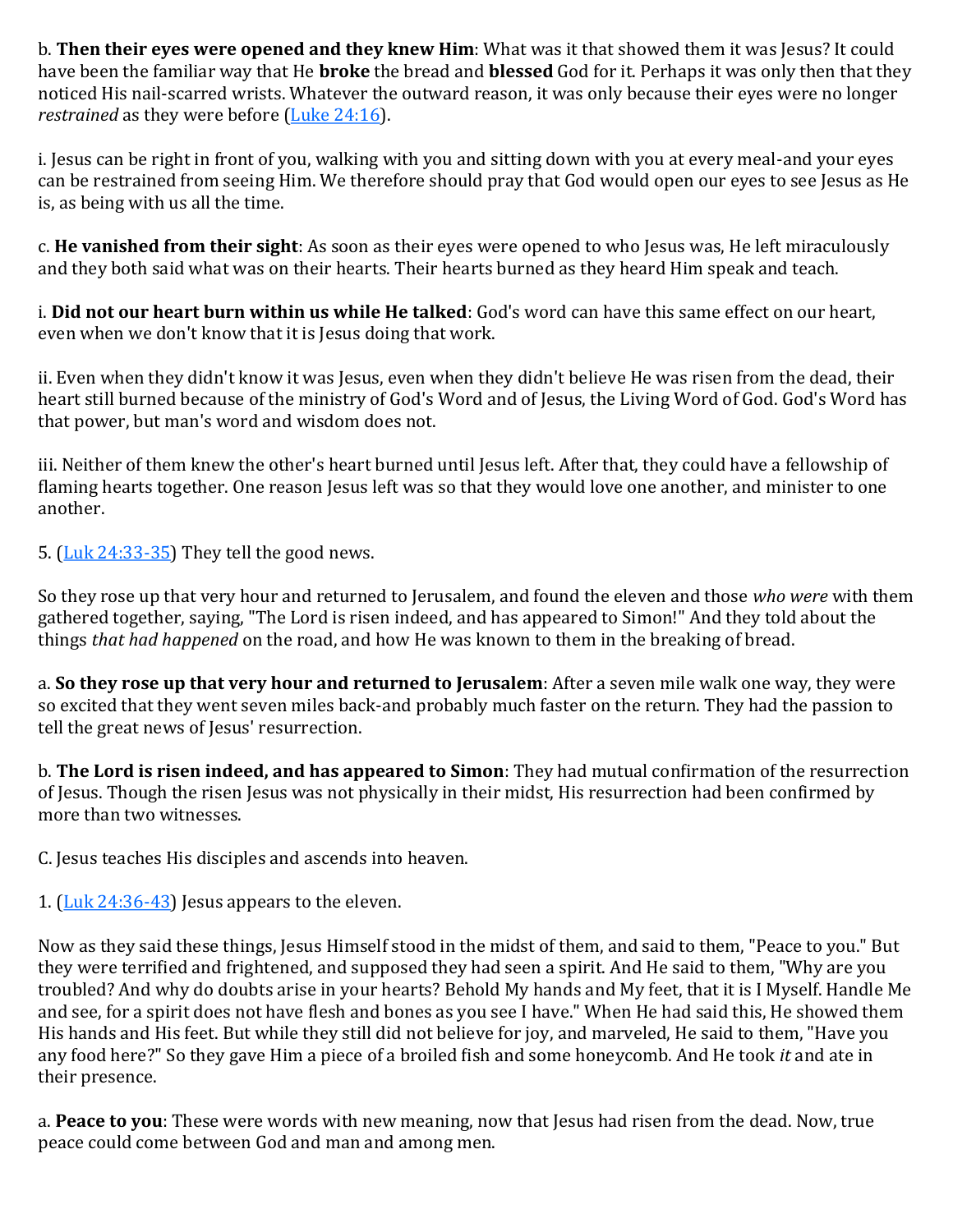b. **Handle Me and see**: Jesus wanted to assure them that His resurrection body was a real, physical body, though of a different order than our own bodies. He wasn't some ghost or phantom.

i. As a demonstration of this, He ate in their presence. In most of Jesus' resurrection appearances, He eats with the disciples.

c. **They still did not believe for joy, and marveled**: The disciples were completely convinced that Jesus rose from the dead, but they had a hard time accepting it because it seemed too good to be true. But it was their confirmed belief in the resurrected Jesus that give them power enough to change the world and courage enough to die for their convictions.

2. ([Luk 24:44](https://www.blueletterbible.org/kjv/luke/24/44-48/s_997044)-48) Jesus teaches His disciples.

Then He said to them, "These *are* the words which I spoke to you while I was still with you, that all things must be fulfilled which were written in the Law of Moses and *the* Prophets and *the* Psalms concerning Me." And He opened their understanding, that they might comprehend the Scriptures. Then He said to them, "Thus it is written, and thus it was necessary for the Christ to suffer and to rise from the dead the third day, and that repentance and remission of sins should be preached in His name to all nations, beginning at Jerusalem. And you are witnesses of these things."

a. **These are the words which I spoke to you while I was still with you**: Jesus *almost* says "I told you so" by reminding them that all this has happened just as He said it would. To help His disciples take it all in, **He opened their understanding, that they might comprehend the Scriptures**.

i. It must have been before this that the disciples were actually born again by God's Spirit, when Jesus breathed on them and they received the Holy Spirit [\(John 20:22\).](https://www.blueletterbible.org/kjv/john/20/22/s_1017022)

b. **It was necessary for the Christ to suffer and to rise from the dead the third day**: Jesus wanted them to understand that the cross was not some unfortunate obstacle that had to be hurdled. It was a **necessary** part of God's redemptive plan for man, and that it would be in the name of a crucified and risen Savior that **repentance and remission of sins** will be brought to the world.

c. **You are witnesses of these things**: Jesus solemnly told them that they were **witnesses of these things**. Not only **witnesses** of the events surrounding the work of Jesus, but also of the commission itself to spread the gospel. This was a work they were all mutually responsible for.

3. ([Luk 24:49](https://www.blueletterbible.org/kjv/luke/24/49-53/s_997049)-53) The Ascension of Jesus.

"Behold, I send the Promise of My Father upon you; but tarry in the city of Jerusalem until you are endued with power from on high." And He led them out as far as Bethany, and He lifted up His hands and blessed them. Now it came to pass, while He blessed them, that He was parted from them and carried up into heaven. And they worshiped Him, and returned to Jerusalem with great joy, and were continually in the temple praising and blessing God. Amen.

a. **I send the Promise of My Father upon you**: They could not do the work Jesus had called them to do unless they were **endued with power from on high**, and that power would come as the Holy Spirit was poured out upon them.

b. **He lifted up His hands and blessed them … while He blessed them**: Jesus left the earth blessing His Church, and He continues to bless them, as much as His people will receive.

i. Nothing but blessing had ever come from those hands; but now, Jesus stands as the High Priest over His peo-